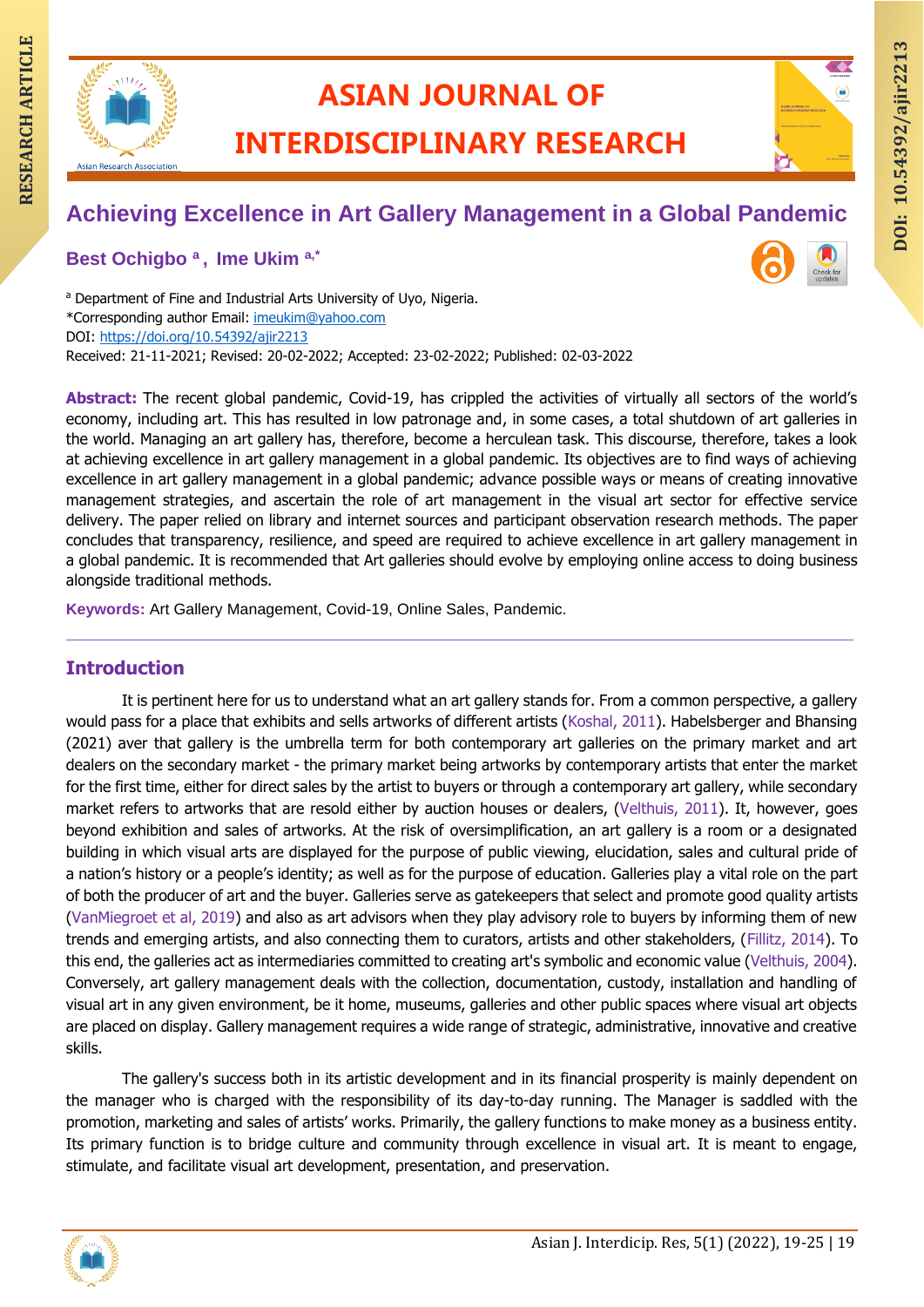A pandemic is a disease outbreak that spreads across countries or continents (Robinson, 2020). It is an epidemic that covers a wide geographic area and affects an exceptionally high proportion of the world's population. It spreads so rapidly, leaving a trail of casualties behind. In the case of the present Covid-19, the cause and probable containment strategy were not immediately known. It has wrought economic destruction, surging job losses, skyrocketing bankruptcy cases, and a looming economic recession. It has thrown masses of businesses into a tailspin (Carnell, 2011). Due to its dangerous nature and attendant risks, restrictions were imposed on citizens in virtually every country, creating a lot of concerns. Hence businesses, travels, hospitality, recreation, education, and even governance were presumptuously affected. The visual art sector was not an exemption. It had a tremendous impact on the art market. For months, mobility was restricted for all art market participants and events, and art fairs worldwide were canceled (Gerlis, 2020). The pandemic has affected many supply chains as artists and art gallery operators are the most affected due to the total shutdown of business over time. Art Gallery sales dipped by 36 percent on average in the first half of 2020 (Carnel, 2021). This is the concern of this discourse as we are faced with an unusual scenario. Hence, the need to look at how the pandemic has impacted art gallery management to proffer ways to achieve excellent control to get the gallery back to shape despite the pandemic.

This paper aims to find ways of achieving excellence in art gallery management in a global pandemic; advance possible ways or means of creating innovative management strategies, and ascertain the role of art management in the visual art sector for effective service delivery. The paper relied on library and internet sources and participant observation research methods. As participants in gallery management, the experience here is mainly from an insider point of view, coupled with a survey of galleries, which provided clues for the mass layoffs and closures associated with the fragile finances of businesses (Bartik et al, 2020). This paper is modeled after the Adaptation Theory propounded by Charles Darwin, as cited by (King 2018). The theory deals with an organism's ability to adapt to changes in its environment and adjust accordingly over time. Although the theory was propounded from the perspective of Biology, it is also applicable to other situations where change is inevitable. Having experienced change caused by the dreaded Covid-19 pandemic, art galleries must adapt to the prevailing situation and adjust accordingly to achieve excellence in the present global pandemic.

#### **Impact of the Pandemic on Art Galleries**

The impact of the pandemic from inception to date is better imagined, as the crisis has already transformed into an economic and labour market shock, not only supply of goods and services but also demand and investment (International Labour Organisation, 2020). It further reiterates that generally, the pandemic's impact on the world of work has been both devastating and far-reaching, ranging from losses in working hours, translating into increased unemployment, inactivity and informality to diminishing labour and business income, enterprise closures and bankruptcies disrupting of supply chains; as a result, exacerbated poverty. As regards arts related areas, this global emergency has had a sudden and substantial impact on art practice and the artists. The cultural heritage sectors are equally submerged in the prevailing conditions ravaging the globe (Nyah et al, 2020). For instance, like many industries that rely on in-person interaction, the world of art has been severely impacted by the pandemic of a decline in art sales across the globe. Galleries had to increase layoffs. The scenario is such that employment, sales, art fairs/exhibitions and gallery priorities have been heavily affected (Art Basel, 2020).

**Employment:** Generally, arts and culture have experienced significant economic setbacks from Covid-19. Across the spectrum of artistic and creative endeavors, restrictions on gatherings, changes in consumer behavior (voluntary or otherwise), and severe unemployment have taken a devastating toll on the sector (Gulbert & Hyde, 2021). For instance, the National Gallery of Art in Nigeria technically laid off more than half of her workforce in her outpost offices. More galleries may risk closure, especially private galleries, posing significant losses to the broader art economy.

**Sales:** It has had and will continue to have a critical impact on sales in the art gallery sector - given the industry's relevance on events, travels and discretionary spending, sales contracted for both operators and artists due to so many restrictions, for instance, (Sutton 2020), citing a study (McAndrew 2020), avouches that galleries sales generally dropped 36% on average in the first six months of 2020 compared to the same period in 2019.

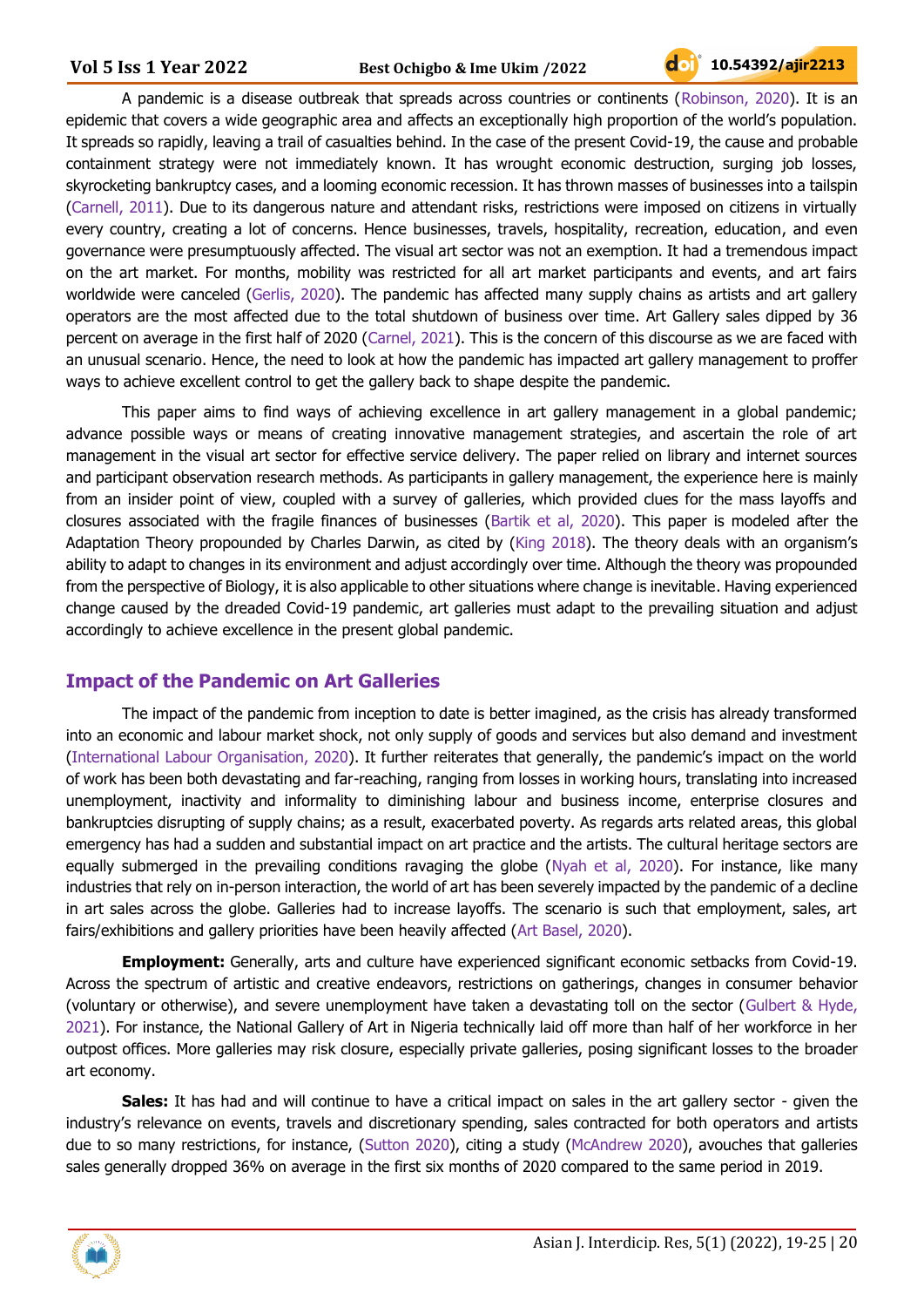**Online Sales:** When the Covid-19 pandemic forced galleries to shut their doors, digital exhibitions became the order of the day, and artworks started being sold online (Belcove, 2021). This saw accelerated growth as it offers alternative way for continuity in sales. Collectors purchased works online through private and public galleries' virtual space. Galleries with online viewing rooms were most successful. It was difficult for galleries that did not have this tradition of online sales before the pandemic.

**Art Fairs:** Sales were reduced for lack of physical events through art fairs. There have been countless museum and gallery closures and canceled art fairs, even those scheduled for early 2021 were rescheduled. Both Art Basel and Frieze have rescheduled theirs (Team Artenal, 2020). However, auction houses are now hosting online auctions where people can bid from the comfort of their homes, and art galleries have recently started creating virtual showrooms where artworks are displayed and offered for sale (Sidorova, 2010 cited in Habelsberger & Bhansing, 2021). This brought about the highest sales decline in the gallery sector. This is where online viewing rooms became effective as prices were of the essence when out rightly attached to works. Nevertheless, online forums could never replace or replicate the experience of physical fairs. Art fair sale is best with in-person.

**Gallery Priorities:** The priority of any gallery is to organize art fairs, exhibitions, tours and widen the geographical base of their clients. This priority has eluded many galleries as these have shifted markedly during the pandemic.

**The Way Forward:** Sales decreased significantly in 2020, but it is getting traction in 2021 as the economy opens up. There are new breed collectors through online sales who hitherto do not attend exhibitions. But the pandemic has increased their interest in the art collection. All thanks to addiction to the Internet.

The way forward is to explore both virtual and in-person sales through the in-house exhibition as things ease, given that the business and social context of art galleries, as well as the specific characteristics of the art market, make it challenging to sell artworks online while maintaining the traditional gallery business model. Using digital channels as an additional component amplifying the business model (Ernst and Young, 2012) becomes extremely necessary. Through this, collectors' interest and confidence in the art market can be advanced.

The internet has facilitated the global visibility of art market participants, making it easier for art collectors and buyers to access a boarder range of offering on an international level (Habelsberger & Bhansing, 2021). This is why galleries must, as a matter of necessity, create online access while not abandoning traditional methods. The cloud is paramount today. In the art world, run by gallery operators, acceleration of access was dramatically fast forwarded by the circumstances of the time. Art galleries in a pandemic have to evolve, or they perish. The need to provide online collaborative tools to staffers cannot be over-emphasized, hence the need for affordable and accessible cloud-based tools for gallery management. Galleries that saw these tools as future possibilities ensured that the desires of the future became the needs of today. Online galleries are trending globally presently.

The Covid-19 pandemic forced artists and gallery operators worldwide to move past traditional structures (even though it has never been all-inclusive) create and adapt digital communities with new audiences. With the move to online exhibitions and virtual exhibitions and programmes, the hitherto restriction imposed by geographical differences, cost of travel and precious time have been altered or reduced as an art enthusiast and collectors can do the business from the comfort of their homes without having to be physically present in a show. Today we have augmented reality where buyers can roam various galleries from a single spot without traveling to those galleries.

#### **Art Gallery Management**

Art galleries all over the world started the year 2020 with optimism, Art galleries were booming, programs and expectations were at an all-time high, but in the first quarter into the year, when art galleries felt would be one of the most vital business years, the coronavirus changed the narrative. For months, there was the restriction of movement for all art market participants, and events and art fairs worldwide were canceled. As a result, art galleries and other art market players had to consider alternatives to their current strategies and activities to reach people during this period of restriction (Gerlis, 2020). Who would have presumed that things would have upturned rapidly as both private and public art galleries struggle to figure out what to do?

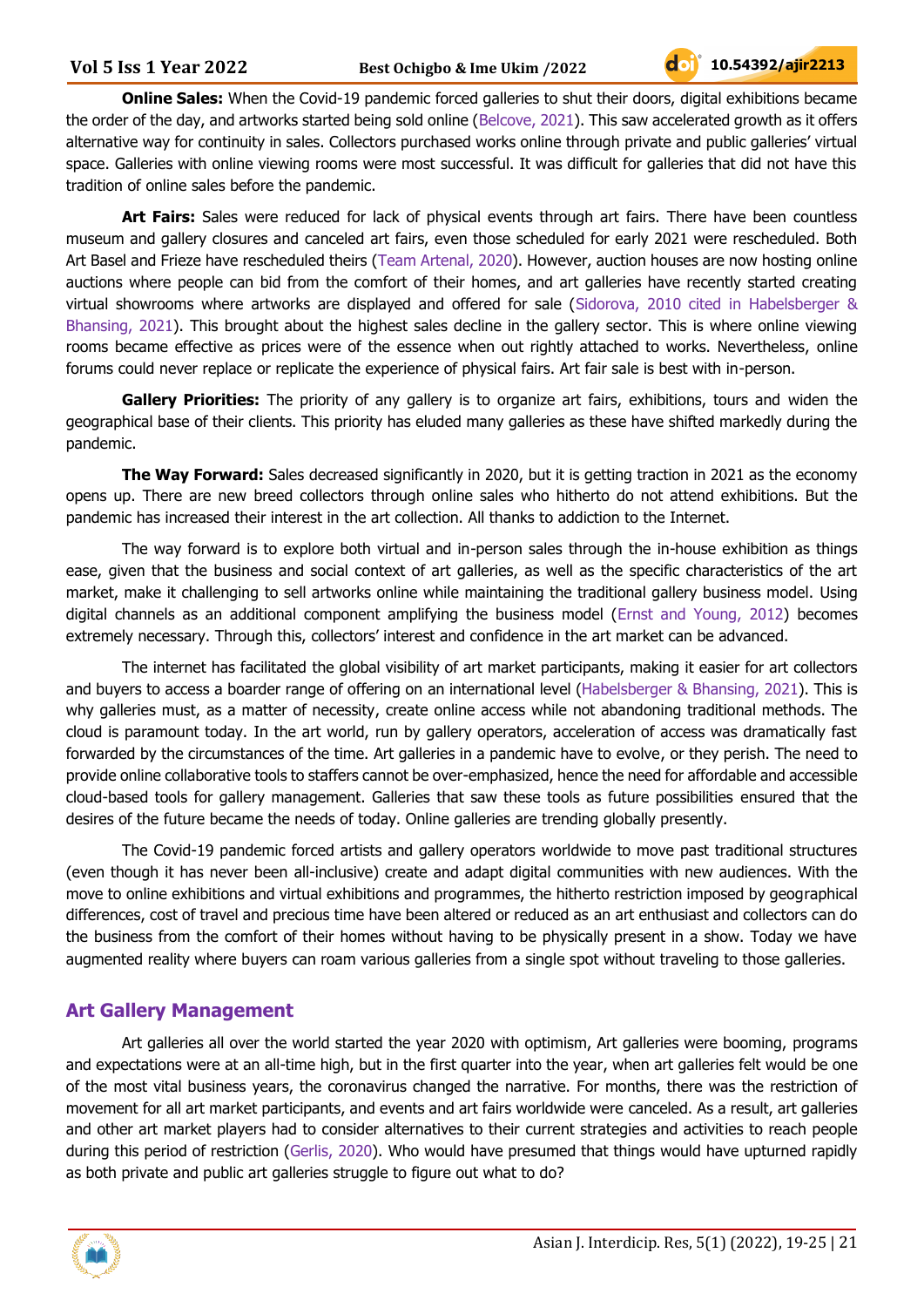What is the best way to lead and manage art galleries during this pandemic era? That is the question in the minds of art gallery managers worldwide as they decide what to do next. One thing is sure: How art galleries respond to the mutating Corona Virus today will define their future success. What galleries need to do to survive can be summed up in three words: "transparency, resilience and speed". To build an art gallery's transparency, resilience and speed do not happen by chance. It depends on the direction of managers' thoughts in cultivating the right culture.

The culture you cultivate and nurture depends on how transparent you are and how imaginative you are, as well as how fast you can move. We shall take the survival strategies of transparency, resilience, and speed to situate our discourse.

**Transparency:** Transparency is a fundamental aspect of successful workplaces. It is openness between the manager and those under them (Gain, 2021). For a gallery to thrive, there must be transparency between the manager and his employees and equally and more importantly between the manager and the gallery's affiliates like the artists. Trust in management is critical during a pandemic like the one we find ourselves in. Transparency is key to leading and managing art galleries during this pandemic because transparency builds trust.

The question is, how can art gallery managers build trust? Trust is founded on two attributes: competency and ethical behavior. Competency is seen in the manager's ability to deliver on set goals like the gallery's role in the growth and advancement of the artists. At the same time, ethical behavior is the ability to do what is suitable for the people (artists) and society. The attitude galleries managers bring into the art business will define their brand. This is the best time to build a culture of transparency and trust between art gallery operators and artists and to step up to do what is right for their clients.

**Resilience:** Resilience, the ability to recover quickly from setbacks and adversity (Turner, 2022.), that ability to be successful in the midst of a high-pressured, fast-paced, and continuously changing environment, is a culture that must be taught by Art gallery management, especially at this time of global economic setback caused by Covid-19 pandemic. Art gallery operators can build resilience by approaching the pandemic in three key areas; respond, recover, and thrive.

Art galleries, especially public galleries, should have passed the response stage; as this stage is all about the steps, they have taken to prepare for the pandemic and the specific actions they have taken to effectively handle the business of art gallery management, employees, and affiliates amid the onset of the outbreak. If a gallery has not done so, this is the time to put together a business continuity plan with specific tasks designated to help ensure an art gallery's resilience during this pandemic. Tasks expected in this stage include developing and implementing a crisis communication plan, forming a task force, and making flexible working arrangements for employees and affiliates.

Art galleries' ability to survive the pandemic depends on the resilience of the art sector and its workforce. Galleries should encourage creativity and innovation, given that creativity, according to Jeffrey (2020), is the primary reason for our exceptional adaptability. It enhances our ability to connect abstract ideas and develop novel solutions - solutions that build resilience. To devise ways and means of keeping the gallery afloat amidst the pandemic is a sure way of building resilience, for instance, galleries exploiting digital channels is a way and means of continuing in business regardless of the pandemic. Compared to other consumer goods markets, art galleries which have long been reluctant to innovate through digitalization have been forced by the pandemic to reconsider the role of digital channels (Habelsberger & Bhansing, 2021). The increasing use of digital channels can help galleries attain new clients that would be hard to approach due to geographical distance or would be afraid to enter the gallery. Consequently, it is believed to lead to an art market where the elites and everyone can get access (Arora & Vermeylen, 2013).

**Speed:** Speed trumps perfection, one should not be paralyzed by the fear of failure, rather should move on and never stop, instead of waiting to see what happens. Gallery managers should take quick and decisive action to deal with the impact of the pandemic, this means taking the bull by the horn by being brave, bold, creative, and innovative. This infers anticipating challenges, being proactive, and exiting from potential problems.

A gallery's ability to swiftly address the current challenges depends on the type of culture such a gallery has created before now. To best respond to the situation, galleries would require adopting the no-nonsense, just-do-it approach, embracing innovations that tend to strengthen the gallery. The internet, for instance, has facilitated the

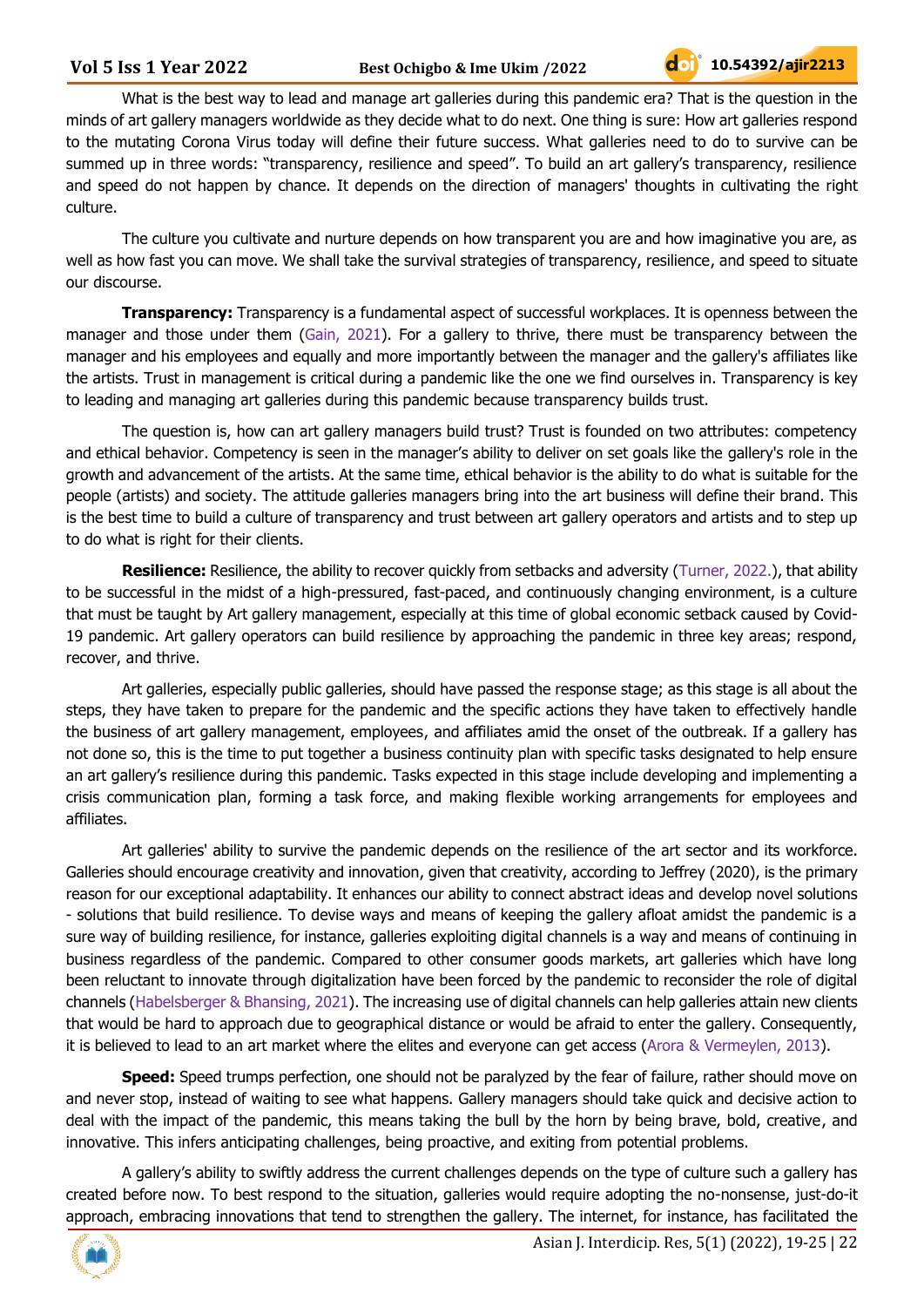global visibility of art market participants, making it easier for buyers and collectors to access a broader range of offerings on an international level, (Hebelsberger & Bhansing, 2021). This has transformed the traditional gallery business model, yet not all galleries act with speed to have adopted this advanced business model.

#### **Achieving Excellence in Art Gallery Management**

As we move ahead now, we once again must face these challenges of art gallery management in times like this as opportunities to conquer the uncertain bold action we have taken today. Hesitancy in taking a bold step is a losing position. We need to reset and rejig our priorities and initiative to handle this change. Art gallery managers need to be creating cultures of people first. The business model of our people in the visual art sub-sector includes clients profit-making, which has radically changed the business of art gallery management with a commodity of exceptional appeal.

When art gallery management is people oriented, and employees and affiliates are treated with humanity, there will be a shift in their commitments to deliverables, thus creating a culture that promotes retaining their best in the industry. When managers of art galleries stop seeing employees and affiliates as disposable and start giving perks and benefits and truly leading with empathy rather than just around a buzzword or two, we will see meaningful changes in the way galleries/museums become effective in a pandemic. Collective leadership is a great way to manage uncertainty. In effect, a people centric approach self-develops a culture of being appreciated, respected, and trusted, such a culture on its own is an enabler of high performance. In turn, a cycle of appreciation emanates among employees, affiliates, and the management. Job satisfaction depends mainly on employee motivation; this could be moral or material motivation. Adapting to management culture through trust is key to preparing for and responding to change.

In the business of art gallery management today, we need to react with urgency and creativity, steadfast belief and resolve to recover and do so quickly. We need to conquer the uncertainty with bold action. Hesitancy, as earlier said, is a losing proposition. There is a need for art gallery managers to reinvent themselves through the nextnormal operating models. Next to normal refers to that which is un-normal. This is because we will never be the same again after the pandemic that shook the world in 2020. Our workplaces have changed, we all view life differently. How are we going to proffer solutions to our future? As an opportunity or as an impediment?

For managers, this is the time to recognize the extraordinary circumstances we live in and apprehend the un-normal. This is the reset. As Chief Executives of Art Galleries, this is the time to re-define your revered position through the culture you established. Your vision means more than ever to employees and affiliates who look to you for direction as their most important metric of all.

#### **Conclusion**

Before 2020, it was customary for gallery operators to manage the business in the traditionally established ways with a modicum of skills. Today, we must pursue a growth plan based on the right values. We need to think much more prominent and strive to create a collective better future for the business of art gallery management.

The financial crisis experienced by art gallery operators and the Covid-19 pandemic are ample proof that no organization can thrive on extant modules of doing business. To create a collective better future, stewardship is required based on the mindset and practice of creative value by integrating the needs of all stakeholders, society and peculiar environment.

The way forward is to think out of the box. Today, we are confronted with a generation of digitally empowered customers, hence the need to go digital for a new and better improved art gallery management to achieve excellence.

Any art gallery that fails to rise to the challenge risks becoming irrelevant. An art gallery manager should be someone who thinks, acts quickly in tight situations like this imposed by the pandemic, and be adept in dealing with diverse types of operations like virtual marketing, web creations, in-person communication, robust social media drive with the ability to design webinars, etc; to facilitate advertisement and sales online. The manager should be one with a sustained interest in the business, hence the need to be focused on creating intercultural programmes with local

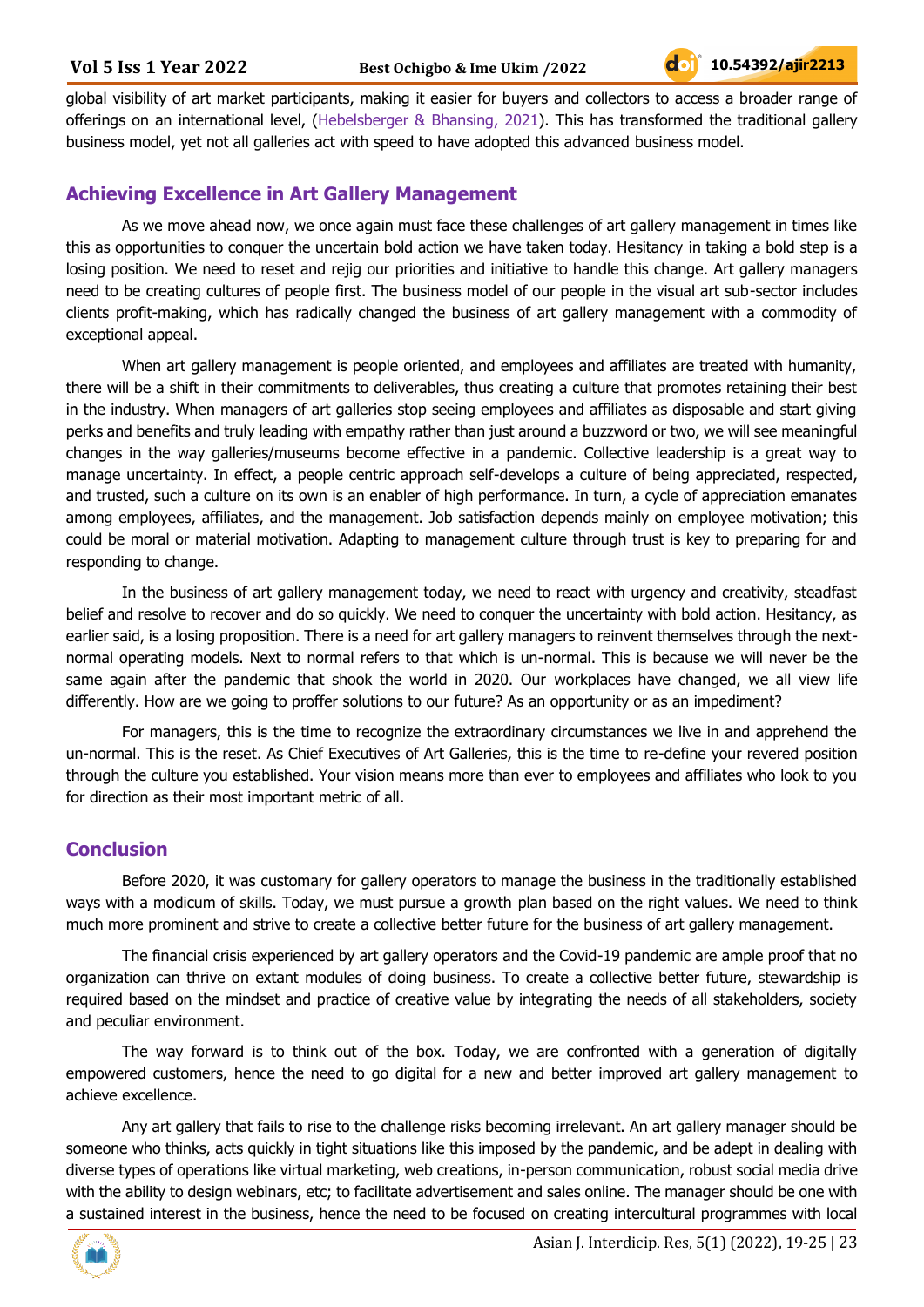and international cultural organizations, the need to engage artists with in-gallery and outreach activities constantly should not be focused on creating intercultural programs undermined. Art gallery managers; corporate, public, and private operators should reflect on their management strategies in the current dispensation and interrogate where they think they would like to take it next. As we all know, the artist is the life of any art gallery. Without exhibitions to install or art fairs to attend, the future appears bleak for the artist. Do not despair, as you can view a completely new horizon from the comfort zone of private online exhibitions.

#### **References**

- Arora, P., Vermeylen, F., (2013) Art Markets in Ruth Towse and Christian Handke (Eds.) Handbook on the Digital Creative Economy. Cheltenham and Northampton: Edward Elgar Publishing. <https://doi.org/10.4337/9781781004876>
- Bartik, A.W., Bertrand, M., Cullen, Z., & Glaeser, E.L., (2020) The Impact of Covid-19 on Small Business outcomes and expectations, Proceedings of the National Academy of Sciences of the United States of America. 117 (30) 17656-17666.<https://doi.org/10.1073/pnas.2006991117>
- Belcove, J., (2021) From Online Exhibitions to E-commerce: Art Galleries are turning to the Digital World to Survive Covid-19, Robb Report. [https://www.robbreport.com/shelter/art-collectibles/art-galleries-digital-push-amid](https://www.robbreport.com/shelter/art-collectibles/art-galleries-digital-push-amid-covid-19-2918893/amp/)[covid-19-2918893/amp/](https://www.robbreport.com/shelter/art-collectibles/art-galleries-digital-push-amid-covid-19-2918893/amp/) (Retrieved on 9th February, 2022).
- Carnell, J., (2011) The Covid-19 pandemic has Reshaped the Art of Selling Artworks, Econo Times. <https://www.econotimes.com/The-COVID-19-Pandemic-Has-Reshaped-The-Art-of-Selling-Artwork-1608785> (Retrieved on 16th January, 2022).
- Ernst & Young LLP., (2012) The Digitisation of Everything: How Organisations Must Adapt to Changing Consumer Behaviour, UK. https://www.academia.edu/23705650/The digitisation of everything How organisation (Retrieved on 29th January, 2022).
- Fillitz, T., (2014) The Booming Global Market of Contemporary Art, Focaal—Journal of Global and Historical Anthropology, 2014 (69) 84-96.<https://doi.org/10.3167/fcl.2014.690106>
- Gain, J., (2021) The Key to Transparency Trust, Management 3.0. [https://management30.com/blog/the-key-to](https://management30.com/blog/the-key-to-transparency-trust/)[transparency-trust/](https://management30.com/blog/the-key-to-transparency-trust/) (Retrieved on 9th February, 2022).
- Gerlis, M., (2020) How Covid-19 has Forced the Art Market's Speedy Digital Conversion. [https://www.theartnewspaper.com/2020/05/05/how-covid-19-has-forced-the-art-markets-speedy](https://www.theartnewspaper.com/2020/05/05/how-covid-19-has-forced-the-art-markets-speedy-digital-conversion)[digital-conversion](https://www.theartnewspaper.com/2020/05/05/how-covid-19-has-forced-the-art-markets-speedy-digital-conversion) (Retrieved on 2nd February, 2022).
- Gulbert, G., & Hyde, I., (2021) Analysis: Covid-19's Impacts on Arts and Culture, COVID-19 RSFLG Data and Assessment Working Group COVID-19 Weekly Outlook.
- Habelsberger B.E.M., Bhansing P.V., (2021) Art Galleries in Transformation: Is Covid-19 Driving Digitalization?, Arts, 10(3) 48.<https://doi.org/10.3390/arts10030048>
- International Labour Organisation (2020) The Covid-19 Pandemic's Impact on the World of Work, International Labour Organisation.<https://www.ilo.org/infostories/en-GB/Campaigns/covid19/globalcall#intro> (Retrieved on 2nd February, 2022).
- Jeffrey, D., (2020) How Creativity Builds Resilience in Times of Crises, Psychology Today.
- King S., (2018) What is Adaptation Theory?, sciencing Leaf Group Ltd.
- Koshal, O., (2011) Difference Between Gallery and Museum, Difference Between.com https://www.google.com/amp/s/www.differnce-between-gallery-and-vs-museum/amp/ (Retrieved on 27th October, 2021).
- McAndrew, C., (2020) The Impact of COVID-19 on the Gallery Sector, Art Basel and UPS, Basel.